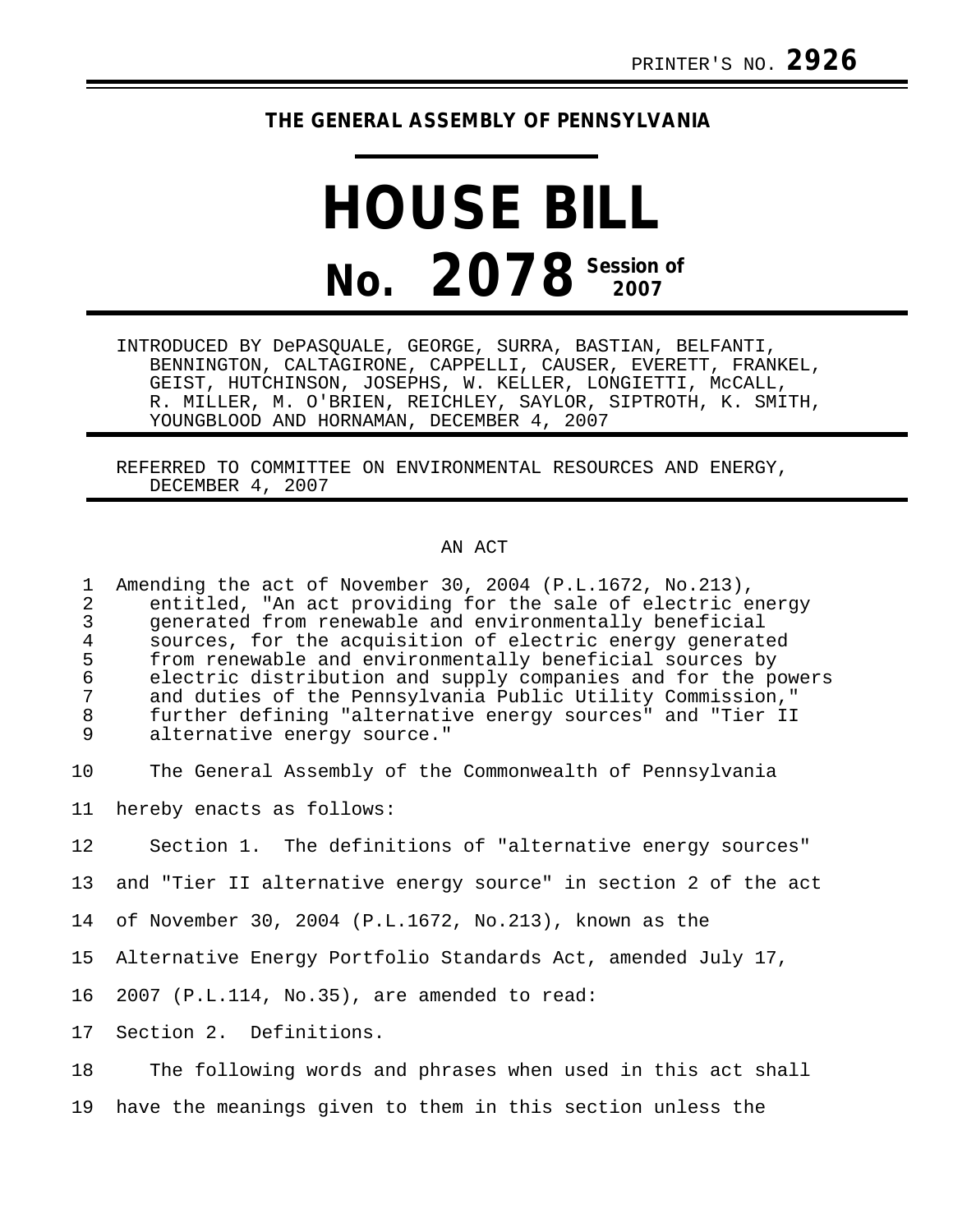1 context clearly indicates otherwise:

2  $* * * *$ 

3 "Alternative energy sources." The term shall include the 4 following existing and new sources for the production of 5 electricity:

6 (1) Solar photovoltaic or other solar electric energy.

7 (2) Solar thermal energy.

8 (3) Wind power.

9 (4) Large-scale hydropower, which shall mean the 10 production of electric power by harnessing the hydroelectric 11 potential of moving water impoundments, including pumped 12 storage that does not meet the requirements of low-impact 13 hydropower under paragraph (5).

14 (5) Low-impact hydropower consisting of any technology 15 that produces electric power and that harnesses the 16 hydroelectric potential of moving water impoundments, 17 provided such incremental hydroelectric development:

18 (i) does not adversely change existing impacts to 19 aquatic systems;

20 (ii) meets the certification standards established 21 by the Low Impact Hydropower Institute and American 22 Rivers, Inc., or their successors;

23 (iii) provides an adequate water flow for protection 24 of aquatic life and for safe and effective fish passage; 25 (iv) protects against erosion; and 26 (v) protects cultural and historic resources.

27 (6) Geothermal energy, which shall mean electricity 28 produced by extracting hot water or steam from geothermal 29 reserves in the earth's crust and supplied to steam turbines 30 that drive generators to produce electricity.

20070H2078B2926 - 2 -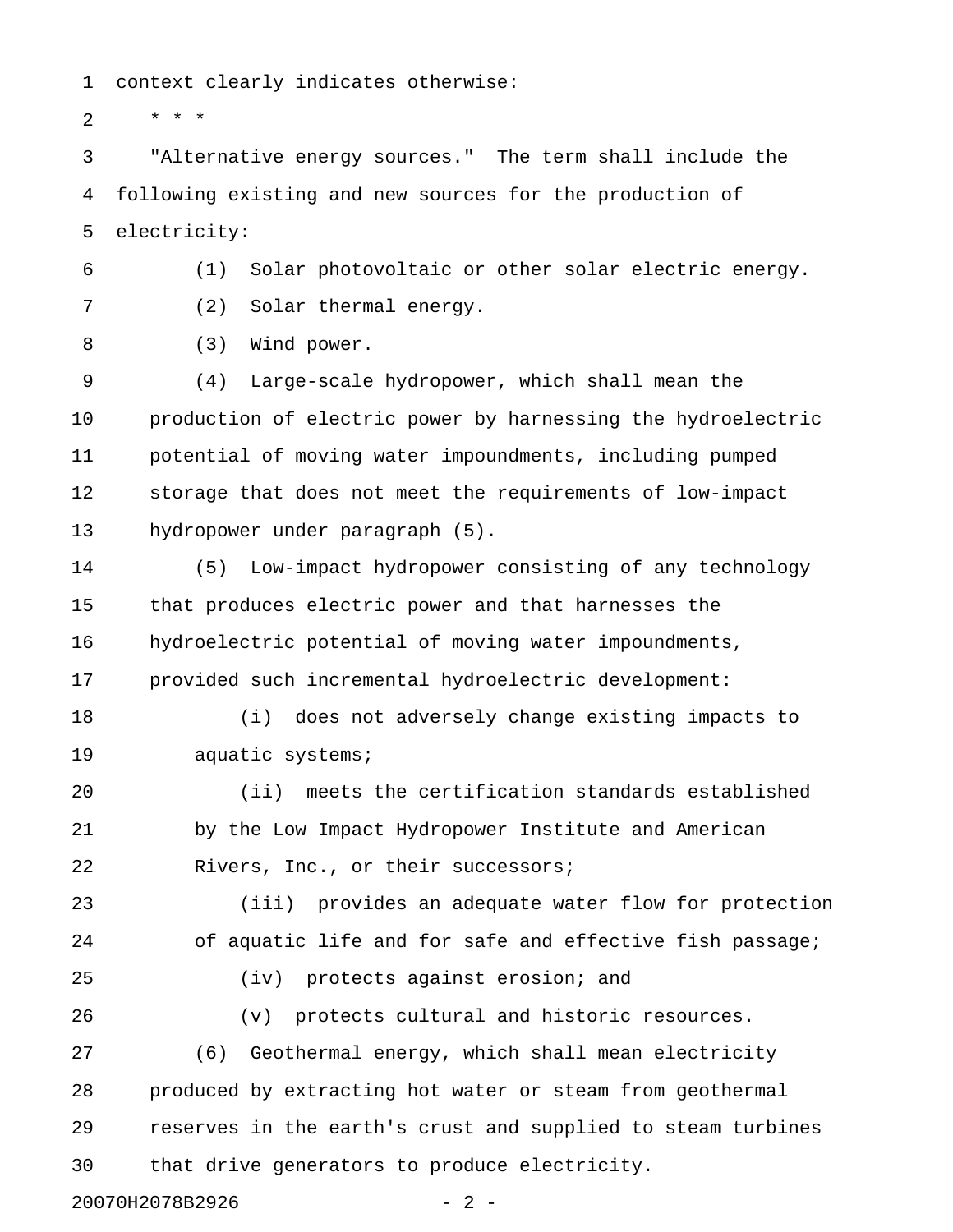1 (7) Biomass energy, which shall mean the generation of 2 electricity utilizing the following:

3 (i) organic material from a plant that is grown for 4 the purpose of being used to produce electricity or is 5 protected by the Federal Conservation Reserve Program 6 (CRP) and provided further that crop production on CRP 7 lands does not prevent achievement of the water quality 8 protection, soil erosion prevention or wildlife 9 enhancement purposes for which the land was primarily set 10 aside; or

11 (ii) any solid nonhazardous, cellulosic waste 12 material that is segregated from other waste materials, 13 such as waste pallets, crates and landscape or right-of-14 way tree trimmings or agricultural sources, including 15 orchard tree crops, vineyards, grain, legumes, [sugar] 16 sugars, lignins and other crop by-products or residues.

17 (8) Biologically derived methane gas, which shall 18 include methane from the anaerobic digestion of organic 19 materials from yard waste, such as grass clippings and 20 leaves, food waste, animal waste and sewage sludge. The term 21 also includes landfill methane gas.

22 (9) Fuel cells, which shall mean any electrochemical 23 device that converts chemical energy in a hydrogen-rich fuel 24 directly into electricity, heat and water without combustion.

25 (10) Waste coal, which shall include the combustion of 26 waste coal in facilities in which the waste coal was disposed 27 or abandoned prior to July 31, 1982, or disposed of 28 thereafter in a permitted coal refuse disposal site 29 regardless of when disposed of, and used to generate 30 electricity, or such other waste coal combustion meeting 20070H2078B2926 - 3 -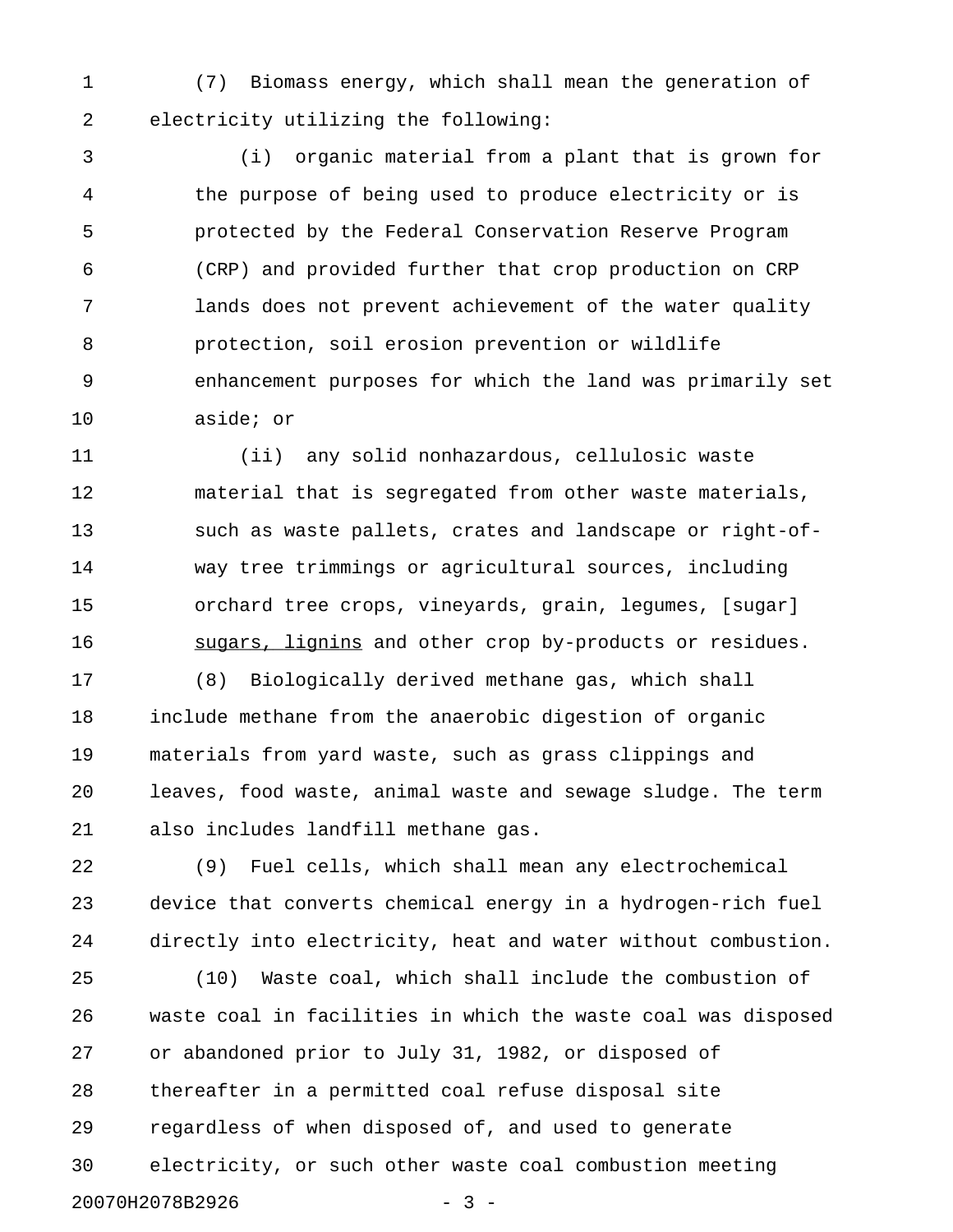1 alternate eligibility requirements established by regulation. 2 Facilities combusting waste coal shall use at a minimum a 3 combined fluidized bed boiler and be outfitted with a 4 limestone injection system and a fabric filter particulate 5 removal system. Alternative energy credits shall be 6 calculated based upon the proportion of waste coal utilized 7 to produce electricity at the facility.

8 (11) Coal mine methane, which shall mean methane gas 9 emitting from abandoned or working coal mines.

10 (12) Demand-side management consisting of the management 11 of customer consumption of electricity or the demand for 12 electricity through the implementation of:

13 (i) energy efficiency technologies, management 14 practices or other strategies in residential, commercial, 15 institutional or government customers that reduce 16 electricity consumption by those customers;

17 (ii) load management or demand response 18 technologies, management practices or other strategies in 19 residential, commercial, industrial, institutional and 20 government customers that shift electric load from 21 periods of higher demand to periods of lower demand; or

22 (iii) industrial by-product technologies consisting 23 of the use of a by-product from an industrial process, 24 including the reuse of energy from exhaust gases or other 25 manufacturing by-products that are used in the direct 26 production of electricity at the facility of a customer.

27 (13) Distributed generation system, which shall mean the 28 small-scale power generation of electricity and useful 29 thermal energy.

30 \* \* \*

20070H2078B2926 - 4 -